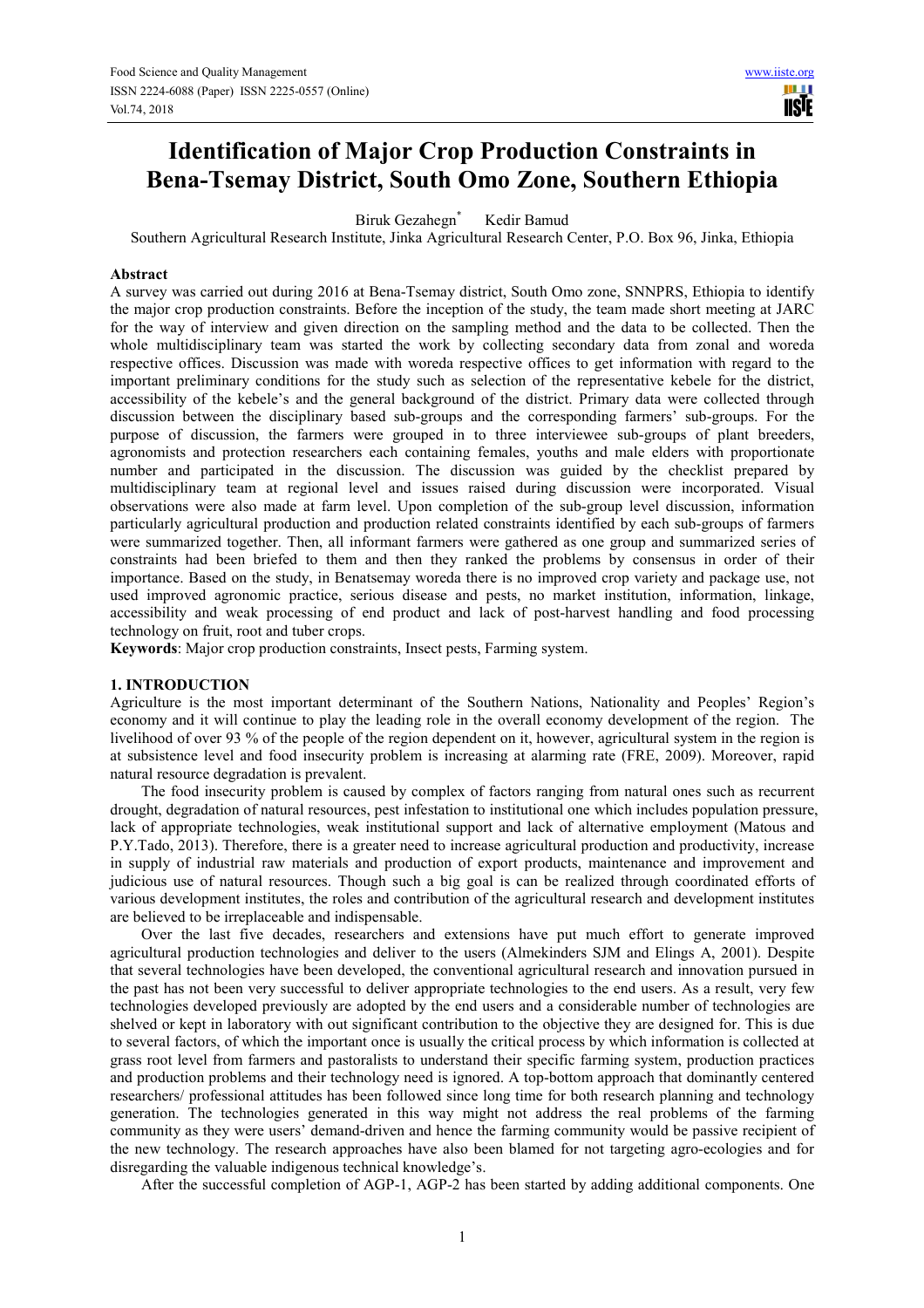of the components which added in the second phase was Agricultural Research with the general objective to increase the supply of demand driven agricultural technologies that directly link to the other components and specific objectives of Technology adaptation and generation, Pre-extension demonstration and participatory onfarm technology piloting through FRGs and Source technology production and Capacity development. For the successful completion of these objectives there should be need assessments in the respective AGP-2 mandated districts.

The five year program has been started in year 2015. During the first year of the program, two sets of assessments were planned to be conducted to inform detailed annual planning. The first focuses on needs assessment to identify organizational capacity gaps at national and regional levels to determine priority capacity building interventions to be supported through the research component and this is envisaged to ensure that the investments be demand driven. The second set of need assessment activities were focus on identification of agricultural production constraints at district level and this will serve as a basis for planning research activities to be implemented under technology adaptation and generation by the different research centers beginning from the second year of the program.

The assessment study is a take-off for the subsequent research and extension activities and meant to identify agro-ecology based agricultural production constraints and technology needs of the farming, agro-pastoral and pastoral community.

Therefore

 $\triangleright$  The objective of this assessment was to spell out the constraints of agricultural production and needs of technology using community level participatory planning (CLPP) approach in the selected woreda's of AGP-2 mandated districts.

With specific objectives of;

- To identify farmers' technology needs.
- To understand farmers' indigenous technical knowledge (ITK)
- To analyze and prioritize the major agricultural production problems
- To better understand and describe the existing conditions of the farming system, and production practices in the agro-ecology and avail information to researchers and development workers.

# **2. Material and Methods**

## **2.1. The study Methodology and Procedures**

Before the inception of the study, the team made short meeting at JARC for the way of interview and given direction on the sampling method and the data to be collected. Then the whole multidisciplinary team was started the work by collecting secondary data from zonal and woreda respective offices.

Discussion was made with woreda respective offices to get information with regard to the important preliminary conditions for the study such as selection of the representative kebele for the district, accessibility of the kebele's and the general background of the district.

Primary data were collected through discussion between the disciplinary based sub-groups and the corresponding farmers' sub-groups.

For the purpose of discussion, the farmers were grouped in to three interviewee sub-groups of plant breeders, agronomists and protection researchers each containing females, youths and male elders with proportionate number and participated in the discussion. The discussion was guided by the checklist prepared by multidisciplinary team at regional level and issues raised during discussion were incorporated. Visual observations were also made at farm level.

Upon completion of the sub-group level discussion, information particularly agricultural production and production related constraints identified by each sub-groups of farmers were summarized together. Then, all informant farmers were gathered as one group and summarized series of constraints had been briefed to them and then they ranked the problems by consensus in order of their importance.

Following the field study, disciplinary based data organization, analysis, and report writing were undertaken. Finally, the whole findings were produced in this report.

# **2.2. Sampling method (Sample size determination and cluster selection)**

Sample size was estimated as the number of households required to ensure representativeness at the district level and to achieve the objective of assessing technology demand in the districts. Profiles were collected from Woreda offices, AGP-2 focal persons of the woreda, technical committee. Then the woreda was clustered in to respective administration and agro-ecology for the purpose of sampling. Based on this from the woreda 20% of the PA's were selected for the key informant interview. CLPP was based on target commodities by using cluster approach and the cluster districts.

In the selected PA's

 $\checkmark$ Office of the Agriculture with administration and PA manager selection of participants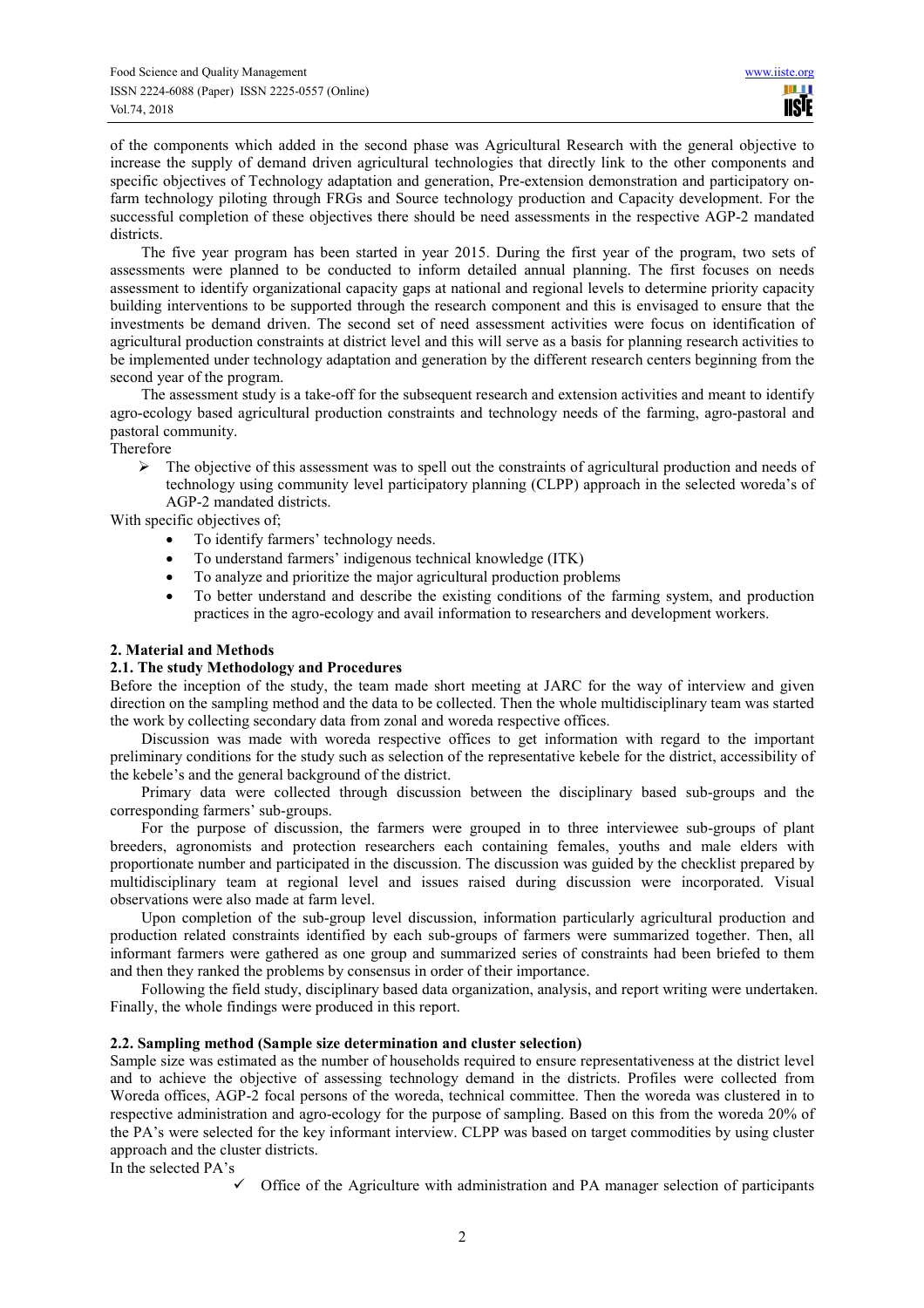HI H **USE** 

on the discussion were identified and appointed.

 $\checkmark$  Key informants from elders, females and youths were then selected based on the PA population (about 20% of the population).

The study used 20% degree of variability, a 95% confidence level, five percent margin of error, based on the formula (Wilson *etal*, 1998);

 $n = P(1-P)/{A^2/Z^2} + P(1-P)/N}/R$ 

Where;  $n =$  sample size required

 $N =$  number of people in the population

 $P =$  estimated variance in population (0.2 for 80-20)

A = Precision desired (i.e., 0.03, 0.05, 0.1 for  $3\%$ ,  $5\%$ ,  $10\%$ )

- $Z =$ Based on confidence level: 1.96 for 95% confidence,
- $R =$  Estimated Response rate

Therefore based on this from each district the sampled numbers are described below

# **Table 1. Study districts and PA's with sample number**

| $\mathbf{r}$ .<br>District/woreda | −oam<br>nnied | <b>TTT</b><br>otal<br>пп | HH<br>mpled<br>- Sal |
|-----------------------------------|---------------|--------------------------|----------------------|
| Debub                             |               | 17C                      | ົ                    |
| Arı                               |               | -c                       |                      |

#### **2.3. The study agro-ecology**

This study was conducted in South Omo zone AGP-2 mandated woreda of Bena-Tsemay Woreda. Benna-Tsemay (Key Afer) is located at about 739 km from the capital city of Ethiopia, Addis Ababa with a total land area of 3.754 Km<sup>2</sup>. Geographically, it is found at E 36<sup>0</sup> 43<sup>3</sup> 30.1" Longitude and N 05<sup>0</sup> 29' 57.1" latitude and at an altitudinal range of 1436-1553 masl. The maximum and minimum monthly average temperature of the area is 28.9  $\degree$ c and 17.3  $\degree$ c respectively with a total mean annual rainfall of 1167 mm. It is characterized by highly sloppy land features even more than 17 %. The woreda has a huge livestock population with 490,739 cattle, 174786 sheep, 443179 goats, 94,056 poultry, 29,240 donkeys and 249 camels.

The district is characterized by semi arid and arid climatic conditions. The rainfall is bimodal, with the long rain season from April to June and the small rains in September and October. In general, the study area has an erratic, variable rainfall and high ambient temperature ranging from 26-35ºC. The vegetation cover of the study area is a mixture of *Acacia*, *Boswellia* and *Commiphora* woody species and short grasses type with varying density of woody vegetation.

# **Identification of Major Crop Production Constraints in Benatsemay Woreda, Southern Ethiopia 1 Introduction**

**Objectives** 

- $\checkmark$  To identify the major crop production constraints in Benatsemay woreda
- $\checkmark$  To describe and understand the nature of the farming system, and production practices,
- $\checkmark$  To understand farmers/pastoralists indigenous technical knowledge,
- $\checkmark$  To identify farmers/pastoralists technology needs and to better understand the existing condition in the agro ecology and avail information to researchers and development workers.

## **2. The Study AreaAgro-ecology and Methodology**

## **3. Major Crops Production, Farming Systems, Agronomic Practice/Cropping Pattern and Pests in Mid-Land Areas ofBenatsemay Woreda**

### **3.1 Major crop Production in Mid-Land Areas of Benatsemay Woreda**

The major crops grown in the mid land areas of Benatsemay woreda are cereals (maize, sorghum, teff and pearl millet), pulse and oils(common bean, pigeon pea, ground nut andsesame),root and tuber(sweet potato, cassava, taro, Irish potato and yam), fruits (banana, mango, avocado, papaya, kazmir and citrus),coffee and spices (coffee, and turmeric)and vegetables (cabbages, hot pepper,onion and tomato) in respective order of their total production and potential.

## **3.2 Farming System and Agronomic Practice/Cropping Patternin Mid-Land Areas of Benatsemay Woreda**

The major cropping season in mid land areas of Benatsemay woreda are ;'Belg' and 'Mehere' farmers produce their major crops by rain fed and they have a little bite traditional irrigation practice for vegetables on dry 'bega' season. The major agronomic practice/cropping pattern/ ismixed cropping (sorghum with common bean) and mono cropping which is practiced deliberately but not in scientific manner.

In order to maintain soil fertility, they apply inorganic fertilizer practice on farm land which obtained from woreda agricultural office.Also they used fallowing to improved soil fertility purposely. Pulses (ground nut and common bean) are used in the cropping pattern as soil fertility improving crops.Seeds of major crops are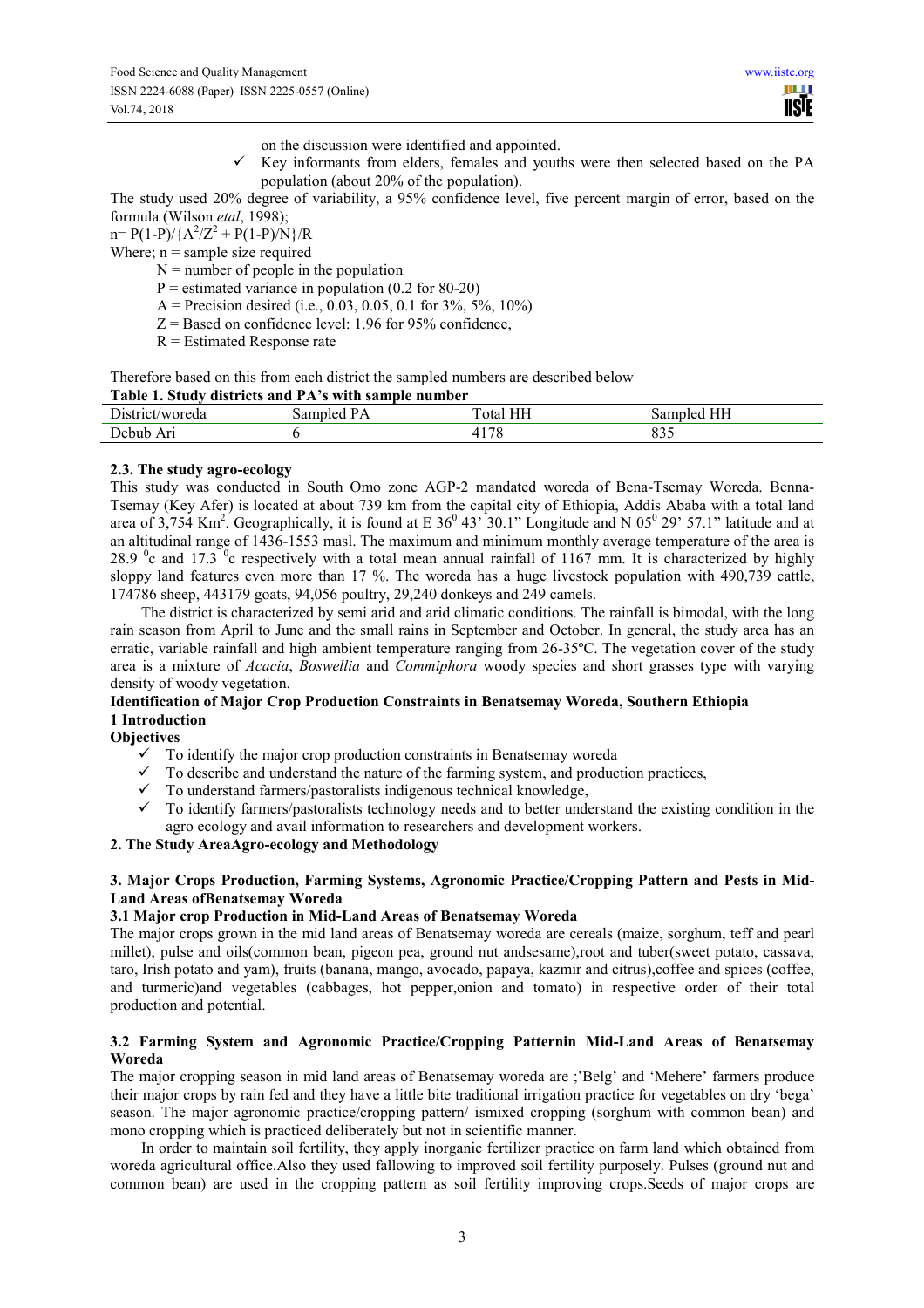obtained from local market except maize and vegetables. Recently farmers used common bean improved variety seed.

Land preparation is mainly done by oxen and the frequency of tillage determined by crop type, soil type and oxen availability. Farmers planted they crops after two up to three frequency of tillage. Maize, ground nut and sweet potato are planted by row with recommended seed rate and the rest of major crops are planted by broadcasting with farmers seed rate.

| Table 1: The major pests in the mid land areas Benatsemay woreda in terms of crop |            |                                        |                       |                                   |           |  |  |
|-----------------------------------------------------------------------------------|------------|----------------------------------------|-----------------------|-----------------------------------|-----------|--|--|
| No.                                                                               | Crop type  | <b>Major Insect pest</b>               | <b>Major Disease</b>  | Weeds                             |           |  |  |
| $\mathbf{1}$                                                                      | Maize      | <b>Stalk</b><br>borer.<br>termite.     | Maize Lethal Necrosis | -Amaranthus                       | (hukuma). |  |  |
|                                                                                   |            | weevil, mole rat, rodents              | Disease(MLND)         | Commelinabenghalensis(aba ayele), | Cyprus    |  |  |
|                                                                                   |            | and grain midges                       |                       | and Lantanacamara                 |           |  |  |
| 2                                                                                 | Sorghum    | Sorghum grain midges,                  | Head<br>and<br>smut   |                                   |           |  |  |
|                                                                                   |            | aphid, bird, weevil and<br>stalk borer | anthracnose           |                                   |           |  |  |
| 3                                                                                 | Finger     | Locust, birds and rodents              | Smut                  |                                   |           |  |  |
|                                                                                   | millet     |                                        |                       |                                   |           |  |  |
| 4                                                                                 | Teff       | Leaf cutter and locust,                | Rust                  |                                   |           |  |  |
| 5                                                                                 | Common     | Pod worms                              | bacterial<br>Common   |                                   |           |  |  |
|                                                                                   | bean       |                                        | blight                |                                   |           |  |  |
| 6                                                                                 | Pigeon pea | Grain midges                           |                       |                                   |           |  |  |
| 7                                                                                 | Ground     | White grub andmole rat                 |                       |                                   |           |  |  |
|                                                                                   | nut        |                                        |                       |                                   |           |  |  |
| 8                                                                                 | Sesame     | Aphid and mealy bug                    |                       |                                   |           |  |  |
| 9                                                                                 | Enset      | Mole rat                               | Enset bacterial wilt  |                                   |           |  |  |
| 10                                                                                | Sweet      | Mole rat, white worm,                  |                       |                                   |           |  |  |
|                                                                                   | potato     | cut worm and weevil                    |                       |                                   |           |  |  |
| 11                                                                                | Onion      | Mole rat                               | Rusts and leaf blight |                                   |           |  |  |
| 12                                                                                | Cabbages   | Aphid                                  |                       |                                   |           |  |  |
| 13                                                                                | Hot pepper |                                        | Bacterial wilt        |                                   |           |  |  |
| 14                                                                                | Tomato     | Tomato fruit worm and                  | <b>Blights</b>        |                                   |           |  |  |
|                                                                                   |            | birds                                  |                       |                                   |           |  |  |
| 15                                                                                | Banana     |                                        | Banana bacterial wilt |                                   |           |  |  |
| 16                                                                                | Avocado    | Fruit fly                              |                       |                                   |           |  |  |
| 17                                                                                | Mango      | Fruit fly                              | Anthracnose           |                                   |           |  |  |
| 18                                                                                | Coffee     | Coffee steam weevil                    | Coffee berry disease  |                                   |           |  |  |

From the above mentionEnset Bacterial Wilt (EBW) on banana and enset, Maize Lethal Necrosis Disease (MLND) on maize and sorghum grain midges on sorghumare the most serious diseases in the study area. Insect pest like mole rat on root and tuber crops, weevil on storage product, termite and stalk borer on maize and fruit fly on mango are the most serious. The most serious weeds areamaranthus(hukuma), commelinabenghalensis(aba ayele), cyprus and lantana camara.

# **4. Major CropProduction, Farming Systems, Agronomic Practice/Cropping Pattern and Pests in Low-Land Areas ofBenatsemay Woreda**

# **4.1 Major crop Production in Low-Land Areas ofBenatsemay Woreda**

The major crops grown in the low land areas of Benatsemay woreda are cereals (sorghum, maize, pearl millet and teff), pulse and oils(common bean, sesame, cow pea, ground nut andsun flower),fibbers (cotton), root and tuber(sweet potato), fruits (mango, banana and lemon) and vegetables (onion, hot pepper, tomato, cabbages, pumpkin and moringa) in respective order of their total production and potential.

# **4.2 Farming System and Agronomic Practice/Cropping Pattern in Low Land Areas Benatsemay Woreda**

The major cropping season in low-land areas of Benatsemay woreda are; 'Belg' and 'Mehere'.Except Enchete kebele pastoralists the total lowland Benatsemay kebeles pastoralists produce their major crops by rain fed. Enchete kebele pastoralists using Weito River which isgoes through different Kanals by gravitational force and finally it rich the farm land. The major agronomic practice/cropping pattern/ is mixed cropping (common bean with maize) and mono cropping which is practiced deliberately but not in scientific manner.

In order to maintain soil fertility, they apply organic fertilizers 'manure' on home garden and have a little biteinorganic fertilizer practice on farm land which obtained from woreda agricultural office.Also they used crop rotation and fallowing to improved soil fertility purposely. Pulses (ground nut and common bean) are used in the cropping pattern as soil fertility improving crops. Seeds of major crops are obtained from local market except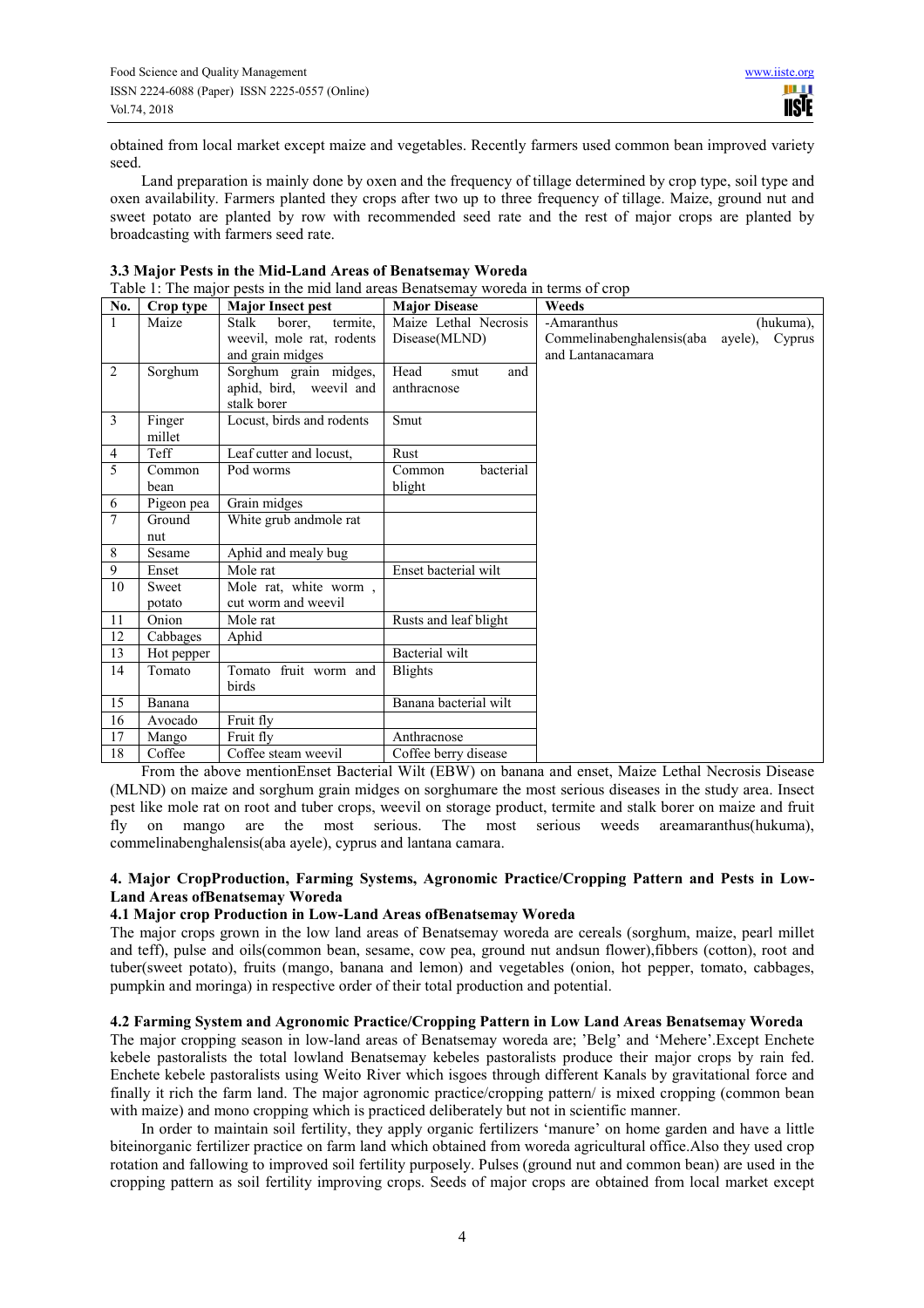maize, sesame and vegetables. Recently farmers used common bean improved variety seed.

Land preparation is mainly done by oxen; the frequency of tillage determined by crop type, soil type and oxen availability. Almost all crops are planted after two up to three frequency of tillage. Maize, ground nut and sweet potato are planted by row with recommended seed rate and the rest of major crops are planted by broadcasting with farmers/pastoralist seed rate.

|     | Table 2. The major pests in the low- land areas Denatsemay worlda in terms of crop |                                          |                             |                                  |  |  |  |  |  |
|-----|------------------------------------------------------------------------------------|------------------------------------------|-----------------------------|----------------------------------|--|--|--|--|--|
| No. | Crop type                                                                          | <b>Major Insect pest</b>                 | <b>Major Disease</b>        | Weeds                            |  |  |  |  |  |
|     | Maize                                                                              | Stalk borer, termite grass hopper        | necrosis<br>Maize<br>lethal | (hukuma),<br>Amaranthus          |  |  |  |  |  |
|     |                                                                                    | (locust) and weevil                      | disease(MLND)               | Cyprus,                          |  |  |  |  |  |
| 2   | Sorghum                                                                            | Stalk borer, weevil, birds, grass hopper | Anthracnose, smut           | Accathonspermumhispidum          |  |  |  |  |  |
|     |                                                                                    | (locust) and Sorghum grain midges        |                             | Trbulusterrestris.<br>$(mugr)$ , |  |  |  |  |  |
| 3   | Finger millet                                                                      | Stalk borer and grain midges             |                             | Calotropis<br>gigantean,         |  |  |  |  |  |
| 4   | Common                                                                             | Aphid and leaf cutter                    |                             | Echinochloacolona<br>and         |  |  |  |  |  |
|     | bean                                                                               |                                          |                             | Withaniasomnifera                |  |  |  |  |  |
| 5   | Ground nut                                                                         | Weevil and white grubs                   |                             |                                  |  |  |  |  |  |
| 6   | Sesame                                                                             | Seed bug, mealy bug, aphid and cricket   | Bacterial wilt              |                                  |  |  |  |  |  |
|     | Cow pea                                                                            | Grain midges                             |                             |                                  |  |  |  |  |  |
| 8   | Sun flower                                                                         | Grain midges                             |                             |                                  |  |  |  |  |  |
| 9   | Cotton                                                                             | Aphid, mealy bug, crickets and African   |                             |                                  |  |  |  |  |  |
|     |                                                                                    | boll worm                                |                             |                                  |  |  |  |  |  |
| 10  | Sweet potato                                                                       | Sweet potato weevil, cut worm and        |                             |                                  |  |  |  |  |  |
|     |                                                                                    | white worms                              |                             |                                  |  |  |  |  |  |
| 11  | Cabbages                                                                           | Aphid                                    |                             |                                  |  |  |  |  |  |
| 12  | Tomato                                                                             | Red spider mites and Bird                | <b>Blights</b>              |                                  |  |  |  |  |  |
| 13  | Moringa                                                                            | Aphid and cabbage looper                 |                             |                                  |  |  |  |  |  |
| 14  | Pumpkin                                                                            | Grain midgesandsquash vine borer         |                             |                                  |  |  |  |  |  |

**4.3 Major Pests in the Low- Land Areas of Benatsemay Woreda**  Table 2: The major pests in the low- land areas Benatsemay woreda in terms of crop

From the above mention Maize Lethal Necrosis Disease (MLND) on maize and bacterial wilt on sesame are the most serious diseases in the study area. Insect pest like mealy bug, crickets and aphid on sesame and cotton, seed bug on sesame,stalk borer on maize, sorghum and finger millet, sorghum grain midges on sorghum, red spider mites on tomato, weevil on storage product and fruit fly on mango and avocado are the most serious. The most serious weeds areamaranthus(hukuma), cyprus, accathonspermumhispidum(mugr), calotropis gigantean, echinochloacolona andwithaniasomnifera.

# **5. Harvesting Techniques**

Major crops harvested manually by household members and social groups (debo, edir, 1 to 5 groups, etc). The harvested crops transported with donkey and human power and then stored at different storage system. Life span of stored crop is depends on crop type, availability pesticide and amount of producer. Maize is stored in gotera; sorghum and sesame in hip; haricot bean and ground nut after harvested they stalk on tree and ladder and then trashed after dry enough and stored in quintal.

#### **6. Marketing Constraints**

In Bena-Tsemay woreda, there is no market linkage, no market information and no accessibility in terms of road and alternative market. Also they produce not standardize quality due to lack of awareness, lack of market competition and accessibility.

In case of coffee growing mid land farmers/pastoralists have no market alternative except one private coffee processor and supplier. The market linkage is too weak and no market institution that attract the producer. So, a farmer does not return as their potential producer from the cash crop.The only credit access in most high land areas is Omo Micro Finance.

In the study areas there are number of governmental institution that serves the society. The major institution is kebele agricultural office, school, health post and micro finance. Pastoralists trained by extension agents on agricultural health and supported by different experts at different level of constraints they face.

### **7. Summery**

In general, in Benatsemay woreda the major crop production constraints in terms of improved crop variety and package use, agronomic practice, disease and pests, processing and marketing:-

- $\checkmark$  Except maize, common bean and vegetables crop all other crops are grown by using local varieties.
- $\checkmark$  Not use improved agronomic practices (row planting, fallowing, crop rotation etc.) and also they not use inorganic fertilizer.